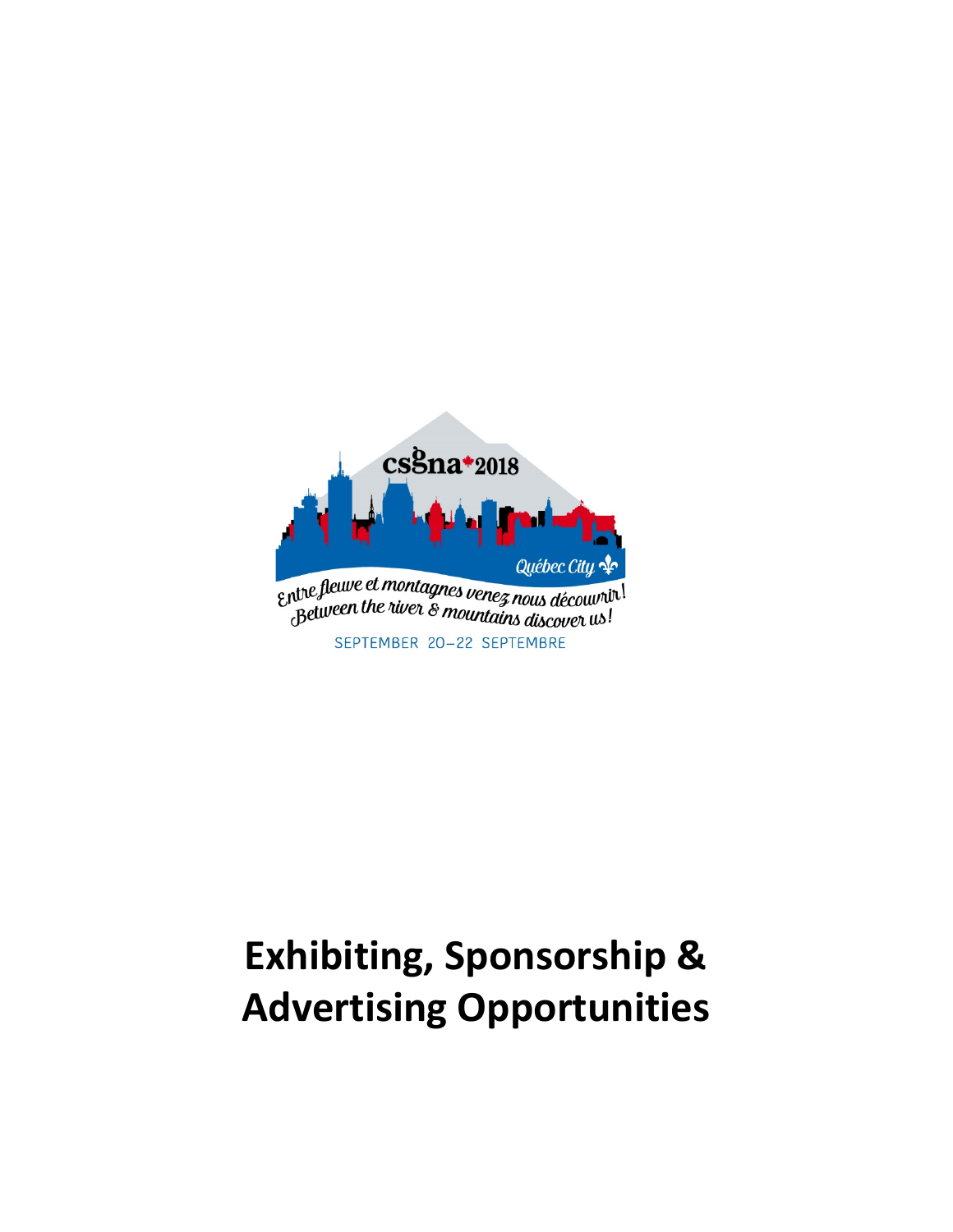# **CSGNA OVERVIEW**

CSGNA 2018 is the leading Canadian conference for gastroenterology nurses and their associates. CSGNA 2018 is expected to attract 250 professionals and reflect the diversity of CSGNA's membership.

## **CSGNA'S ANNUAL CONFERENCE**

Opportunities to raise your corporate profile *beyond the Exhibit Hall* are available at a number of price points and levels of exposure!

### **CSGNA offers two streams of providing support to the Society and its membership:**

#### **1) CSGNA CORPORATE SPONSORSHIP PROGRAM**

- Platinum, Gold, Silver, Bronze, Supporter
- benefits that extend beyond CSGNA's 2018 conference

#### and

### **2) INDIVIDUAL OPPORTUNITIES for CSGNA 2018**

- sponsoring individual opportunities at CSGNA 2018 (Quebec) provide further exposure
- these opportunities are available in 3 formats:
- a) CASH DONATION
- b) VALUE-ADDED DONATION
- c) OTHER VISIBLE OPPORTUNITIES

Consider each of the fabulous opportunities provided in the pages that follow complete the appropriate form(s)…and submit today!

Many of the opportunities are first come, first served!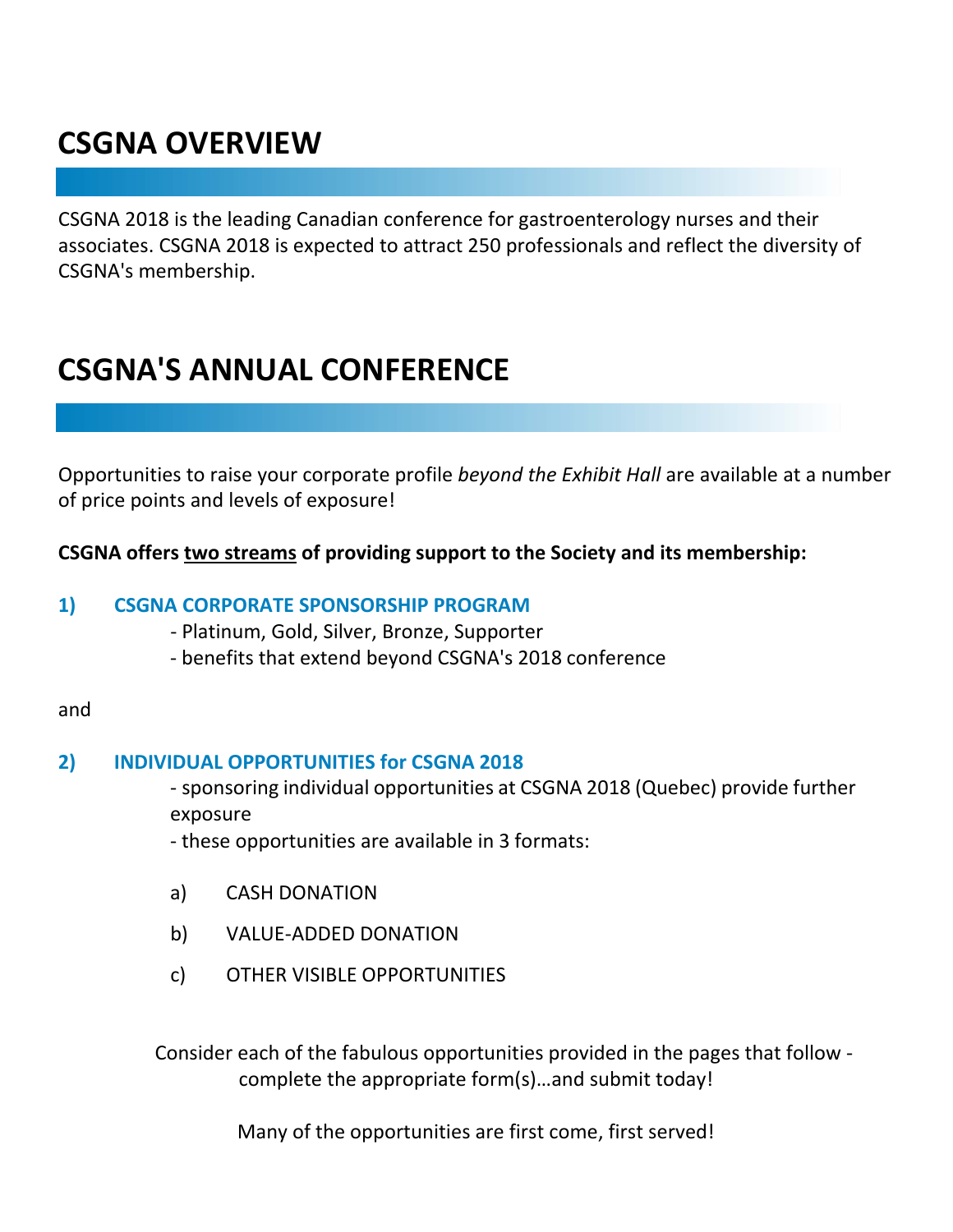# **CORPORATE SPONSORSHIP PROGRAM & BENEFITS**

Participating in CSGNA's national Sponsorship Program offers exclusive opportunities to promote your company and build unparalleled visibility among the CSGNA membership and the CSGNA 2018 attendees.

| Company Nme:                          |  |
|---------------------------------------|--|
| <b>Contact Person:</b>                |  |
| Title:                                |  |
| Telephone:                            |  |
| E-Mail (required):                    |  |
| Logo & Website<br>Address (required): |  |

# **CORPORATE SPONSORSHIP PROGRAM**

| <b>PLATINUM</b>  | \$15,000 | $\blacksquare$    |
|------------------|----------|-------------------|
| <b>GOLD</b>      | \$10,000 | $\vert \ \ \vert$ |
| <b>SILVER</b>    | \$5,000  | $\Box$            |
| <b>BRONZE</b>    | \$3,000  | $\perp$           |
| <b>SUPPORTER</b> | \$2,000  | $\mathbf{I}$      |

**Each level of SPONSORSHIP has its own BENEFITS.** 

**REGISTER & PAY ONLINE TODAY for HIGH VISIBILITY OPPORTUNITIES! http://www.planetreg.com/CSGNAProspectus2018**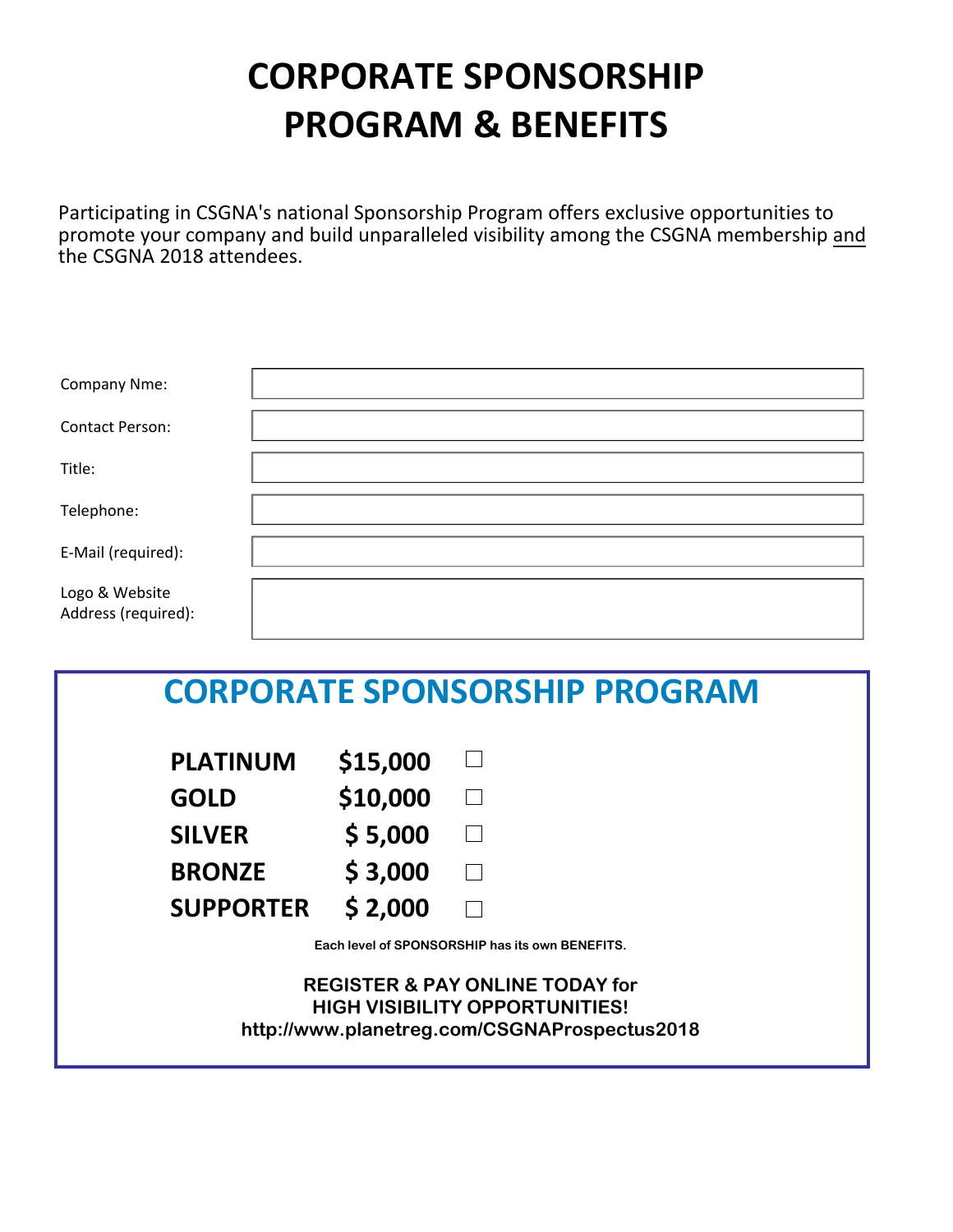# **CORPORATE SPONSORSHIP PROGRAM BENEFITS**

| <b>SPONSORSHIP BENEFITS</b>                                                                                                           | <b>PLATINUM</b><br>\$15,000 | <b>GOLD</b><br>\$10,000 | <b>SILVER</b><br>\$5,000 | <b>BRONZE</b><br>\$3,000 | <b>SUPPORTER</b><br>\$2,000 |
|---------------------------------------------------------------------------------------------------------------------------------------|-----------------------------|-------------------------|--------------------------|--------------------------|-----------------------------|
|                                                                                                                                       |                             | <b>NATIONAL</b>         |                          |                          |                             |
| Company name and logo on CSGNA website -<br>until December 31, 2018 - with link to<br>sponsor's website                               |                             |                         |                          |                          |                             |
| Recognition of sponsorship in "The Guiding<br>Light" - CSGNA's flagship newsletter -<br>published quarterly (until December 31, 2018) |                             |                         |                          |                          |                             |
| Recognition of sponsorship in regular emails<br>to CSGNA membership and CSGNA 2018<br>attendees (until September 25, 2018)            |                             |                         |                          |                          |                             |
| <b>CONFERENCE</b>                                                                                                                     |                             |                         |                          |                          |                             |
| Logo included in onsite signage                                                                                                       |                             |                         |                          |                          |                             |
| Sponsor ribbons to identify your booth staff                                                                                          |                             |                         |                          |                          |                             |
| One complimentary insert in delegate bags<br>(valued at \$500 / insert)                                                               |                             |                         |                          |                          |                             |
| Exhibit booth (purchased separately) in<br>prime location on exhibit floor                                                            |                             |                         |                          |                          |                             |
| Complimentary conference registrations<br>(valued at \$500 / registrant)                                                              |                             |                         |                          |                          |                             |
| Opportunity to introduce keynote speakers<br>(not previously sponsored) or main events                                                |                             |                         |                          |                          |                             |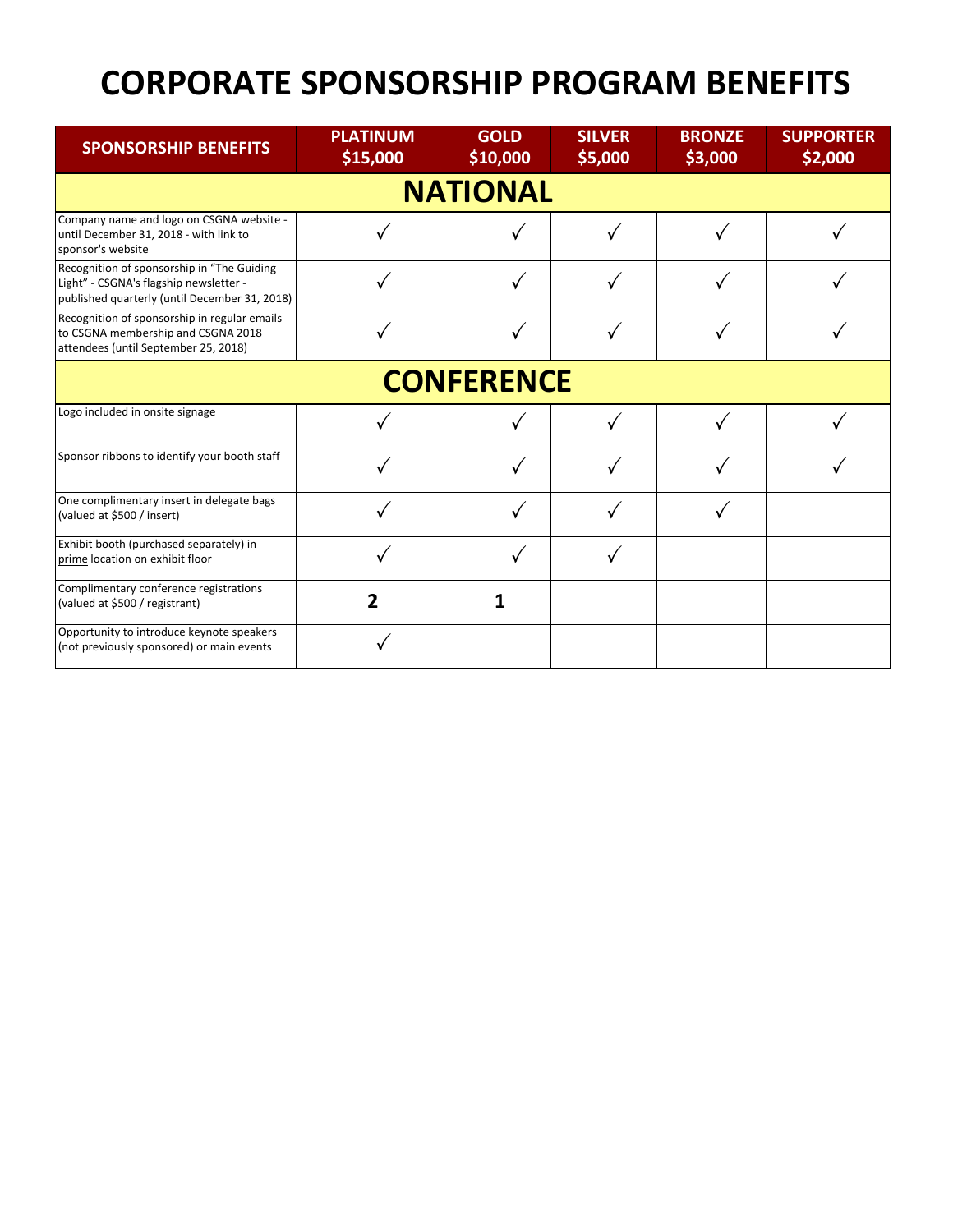

# **CASH DONATIONS to CSGNA 2018**

#### **See further details of each INDIVIDUAL SPONSORSHIP OPPORTUNITY on following page**

| Company Name:                                                                                   |                                               |
|-------------------------------------------------------------------------------------------------|-----------------------------------------------|
| <b>Contact Person:</b>                                                                          |                                               |
| E-Mail (required):                                                                              |                                               |
| <b>Opening Reception (Thursday)</b>                                                             | \$5000 (exclusive)                            |
| <b>Social Evening (Friday)</b>                                                                  | \$5000 (exclusive)                            |
| <b>Written PowerPoint Translation to French</b>                                                 | \$5000 (exclusive)                            |
| <b>Friday Lunch</b>                                                                             | \$5000 (exclusive) $/$ $\Box$ \$2500 (shared) |
| <b>Saturday Lunch</b>                                                                           | \$5000 (exclusive) $/ \Box$ \$2500 (shared)   |
| <b>Delegate Bags</b>                                                                            | \$5000 (exclusive)                            |
| <b>Plenary Speaker (3 opportunities)</b>                                                        | \$5000 (exclusive)                            |
| <b>Electronic Charging Station</b>                                                              | \$2500 (exclusive)                            |
| <b>Conference Logo Pins</b>                                                                     | \$2000 (exclusive)                            |
| Lanyards                                                                                        | \$2000 (exclusive)                            |
| <b>Printed Syllabus</b><br><b>OUTSIDE B&amp;W back cover</b><br><b>INSIDE full page B&amp;W</b> | \$2500<br>\$2000                              |
| <b>INSIDE 1/2 page B&amp;W</b><br><b>INSIDE % page B&amp;W</b>                                  | \$1500<br>\$1000                              |
| Delegate Bag Inserts(250 flyer/brochure no catalogues)                                          | \$500 per insert                              |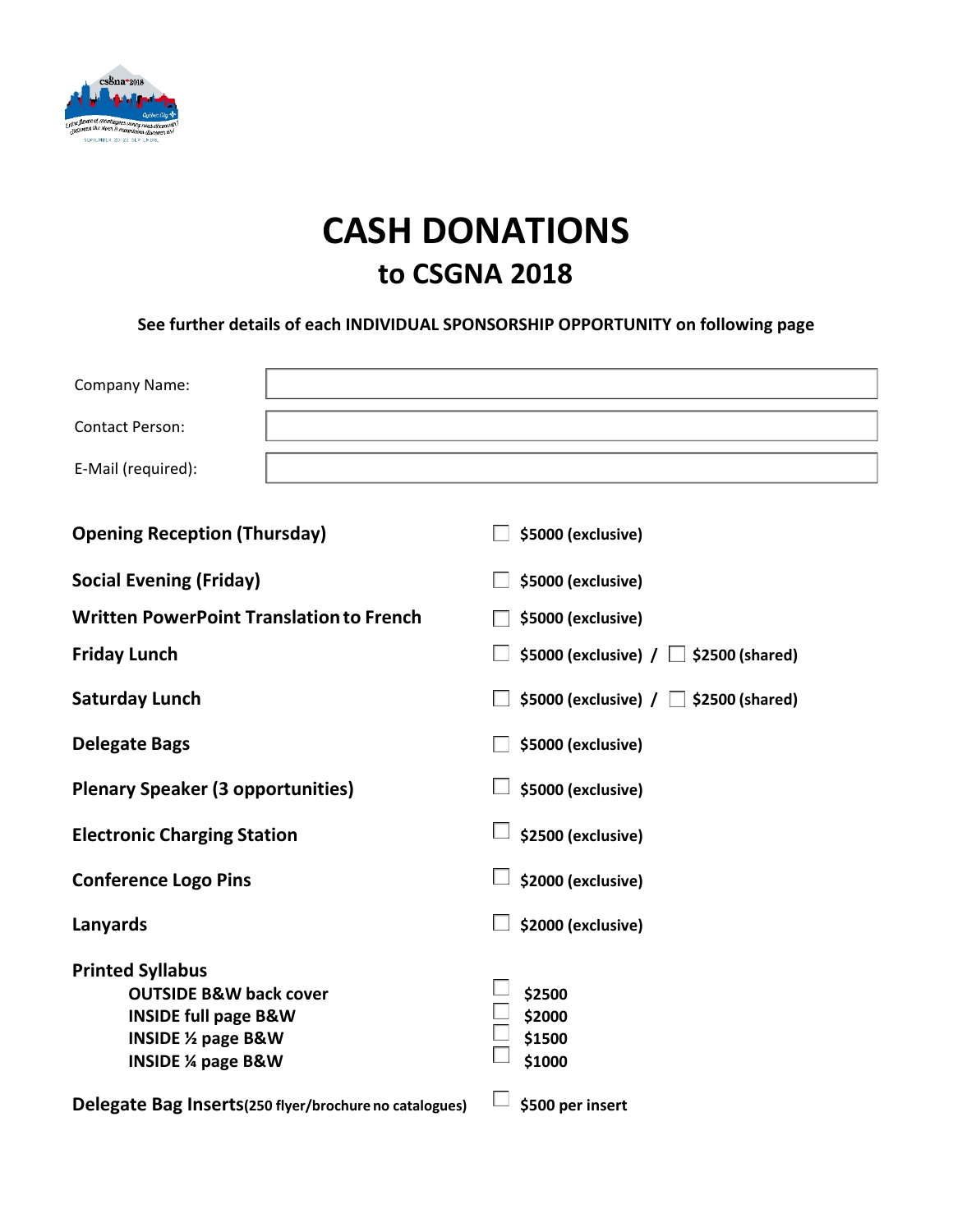### **HOW WE WILL PROMOTE**

### **YOUR INDIVIDUAL SPONSORSHIP!**

### **IMPORTANT NOTE: opportunities that are sponsored by April 1st, will be acknowledged in the Conference Brochure**

**SOCIAL EVENING:**

- **- logo in conference brochure**
- **- logo in on-site sponsorship signage**
- **- logo on tent card on each table (approximately 25 tables)**
- **- logo on social ticket (approximately 200 tickets)**

**OPENING RECEPTION / FRIDAY LUNCH or SATURDAY LUNCH:**

- **- logo in conference brochure**
- **- logo in on-site sponsorship signage**
- **- logo on signs on food tables (approximately 8 tables)**
- **- logo on tent cards on cruiser tables in aisles (approximately 30 tables)**

#### **PLENARIES:**

- **- logo in conference brochure**
- **- logo on screen during session introduction**
- **- verbal acknowledgement during introduction**

#### **CHARGING STATION:**

- **- logo on monitor at charging station**
- **- logo in on-site sponsorship signage**

#### **CONFERENCE LOGO PINS:**

- **- logo in conference brochure**
- **- logo in conference printed syllabus (approximately 250 copies printed)**
- **- conference pin stapled to "logo acknowledgement card"**

#### **LANYARDS:**

- **- logo in conference brochure**
- **- logo printed on each lanyard**

#### **PRINTED SYLLABUS:**

**- camera-ready artwork provided by company**

**DELEGATE BAGS:**

**- logo printed on all conference bags (approximately 250 being printed)**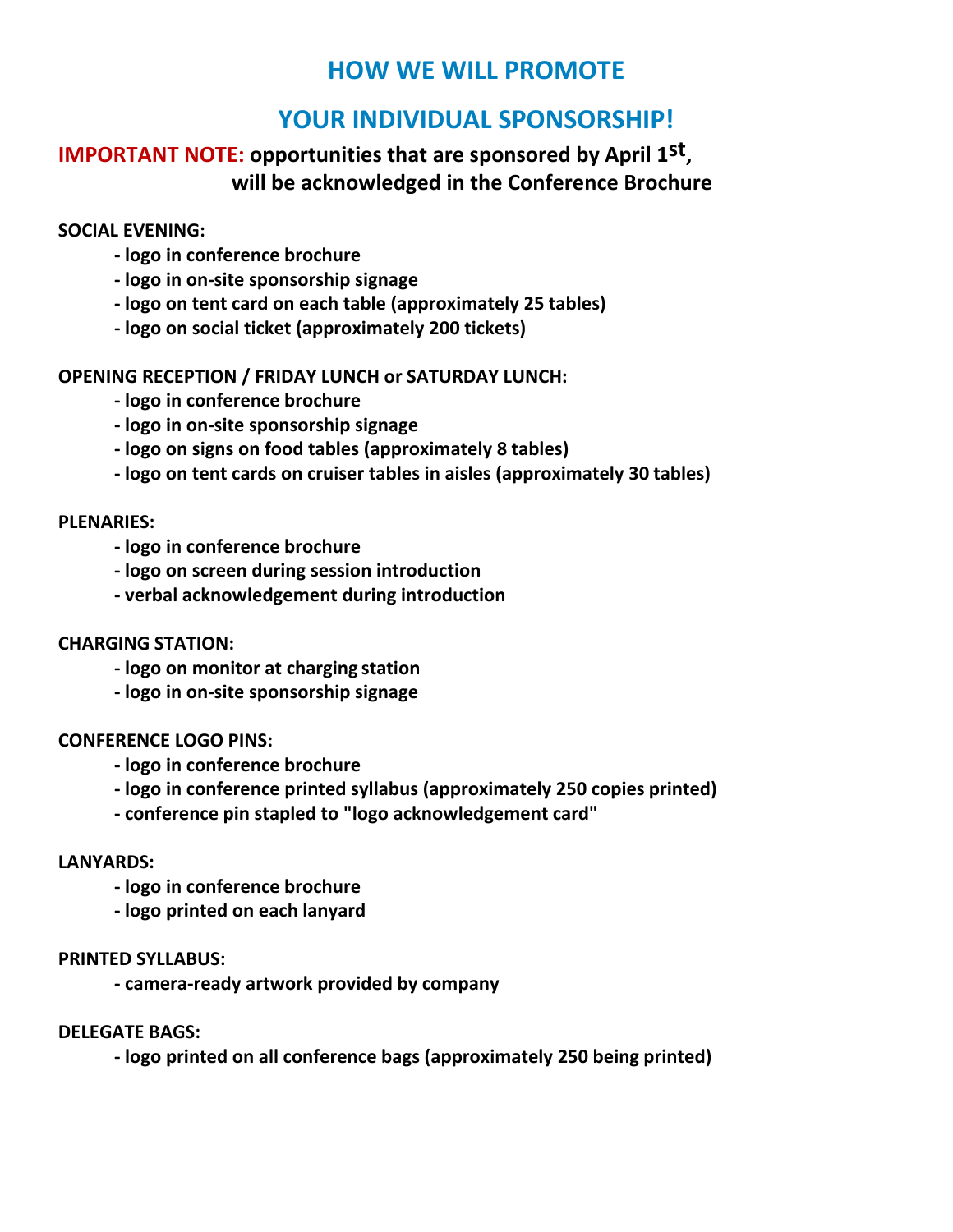

## **PARTICIPATE IN OFFERING AN EDUCATION SESSION**

### **Proposals must be submitted online no later than March 1, 2018 http://www.planetReg.com/CSGNAProspectus2018**

| <b>Company Name:</b> |  |
|----------------------|--|
| Contact Person:      |  |
| E-Mail (required):   |  |

### **EDUCATION SESSION Please choose length preferred of presentation**

| 40 Minutes          | 75 Minutes<br>60 Minutes                                                                                                                                                                                                                                                                             |
|---------------------|------------------------------------------------------------------------------------------------------------------------------------------------------------------------------------------------------------------------------------------------------------------------------------------------------|
| TITLE:              | provide an accurate title (no more than 10 words)                                                                                                                                                                                                                                                    |
| <b>ABSTRACT:</b>    | 250-word description of the program                                                                                                                                                                                                                                                                  |
| SPEAKER(S):         | provide name(s) and credentials of speaker(s)                                                                                                                                                                                                                                                        |
| <b>OBJECTIVES:</b>  | provide 3 learning objectives for the session                                                                                                                                                                                                                                                        |
| <b>STATEMENT of</b> |                                                                                                                                                                                                                                                                                                      |
| <b>INTEGRITY:</b>   | include a statement indicating that your presentation will be free of any type of corporate<br>solicitation and that there will be no negative reference to another company or their<br>products/services.                                                                                           |
| <b>NOTE:</b>        | CSGNA 2018 will provide the meeting room, audiovisual equipment (LCD projector, screen,<br>microphone, laser pointer) and onsite signage; CSGNA 2018 will also include the SPONSOR's<br>logo in the conference brochure, and will provide reference to the SPONSOR in the session's<br>introduction. |
| <b>NOTE:</b>        | the SPONSOR is responsible for all other expenses: speaker honorarium/fee,<br>travel, accommodations, printed materials, additional audiovisual requirements etc.                                                                                                                                    |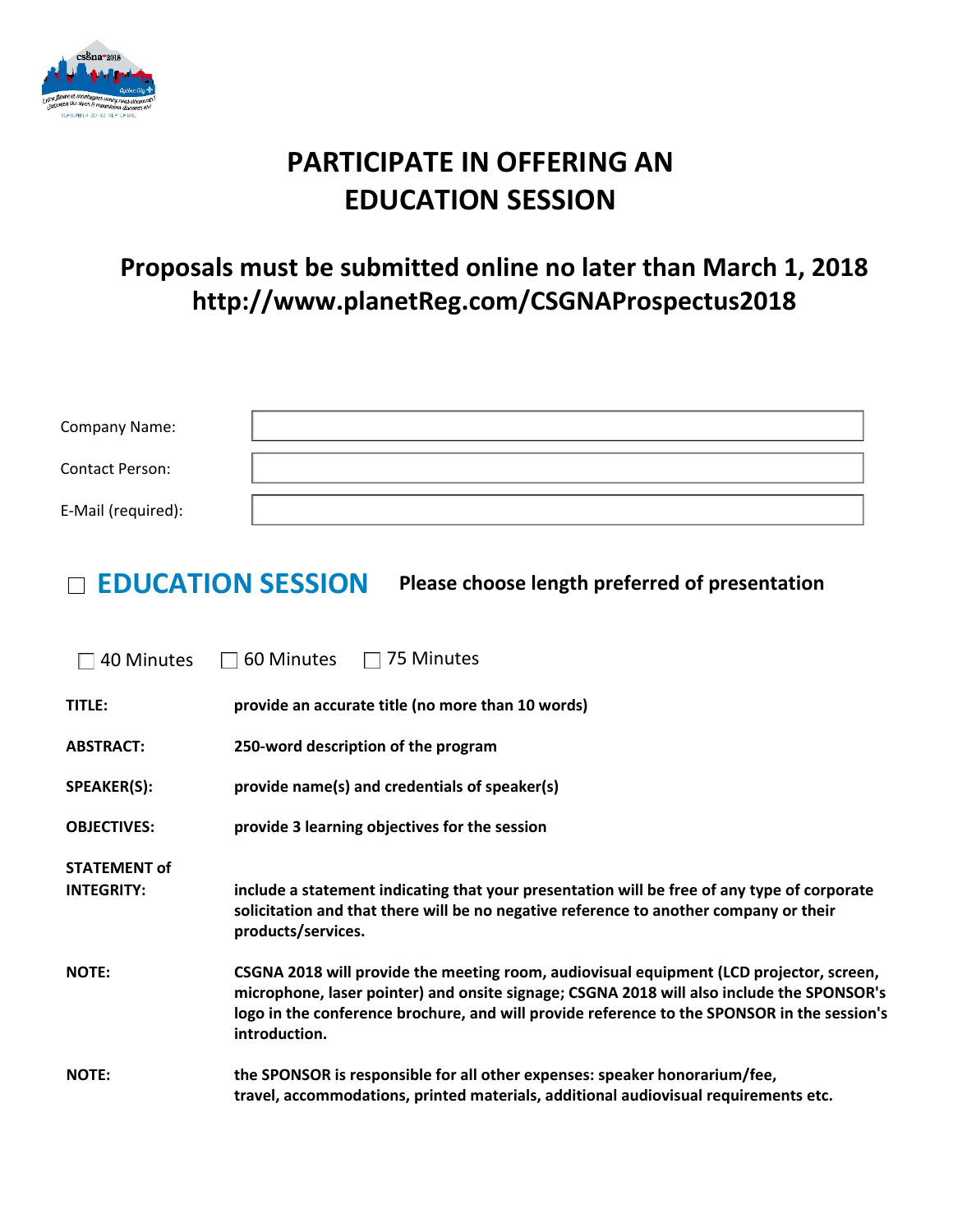

# **OTHER VISIBLE OPPORTUNITIES**

## **for CSGNA 2018**

| <b>Company Name:</b> |  |
|----------------------|--|
| Contact Person:      |  |
| E-Mail (required):   |  |

**There are a number of opportunities to provide additional exposure for your company - participate in as many as you can!**

### **GIVE-AWAYS** (at the conference):

**- able to provide (complimentary) 250 of the following for the DELEGATE BAGS:**

| $\sim$<br>۰, |
|--------------|
|--------------|

**pens pads highlighters other:**

#### **DOOR PRIZES / INCENTIVES:**  $\Box$

**DONATE an item(s) as an INCENTIVE for EARLY REGISTRATION**  $\Box$ **We will donate: DONATE an item(s) as an onsite DOOR PRIZE We will donate:**